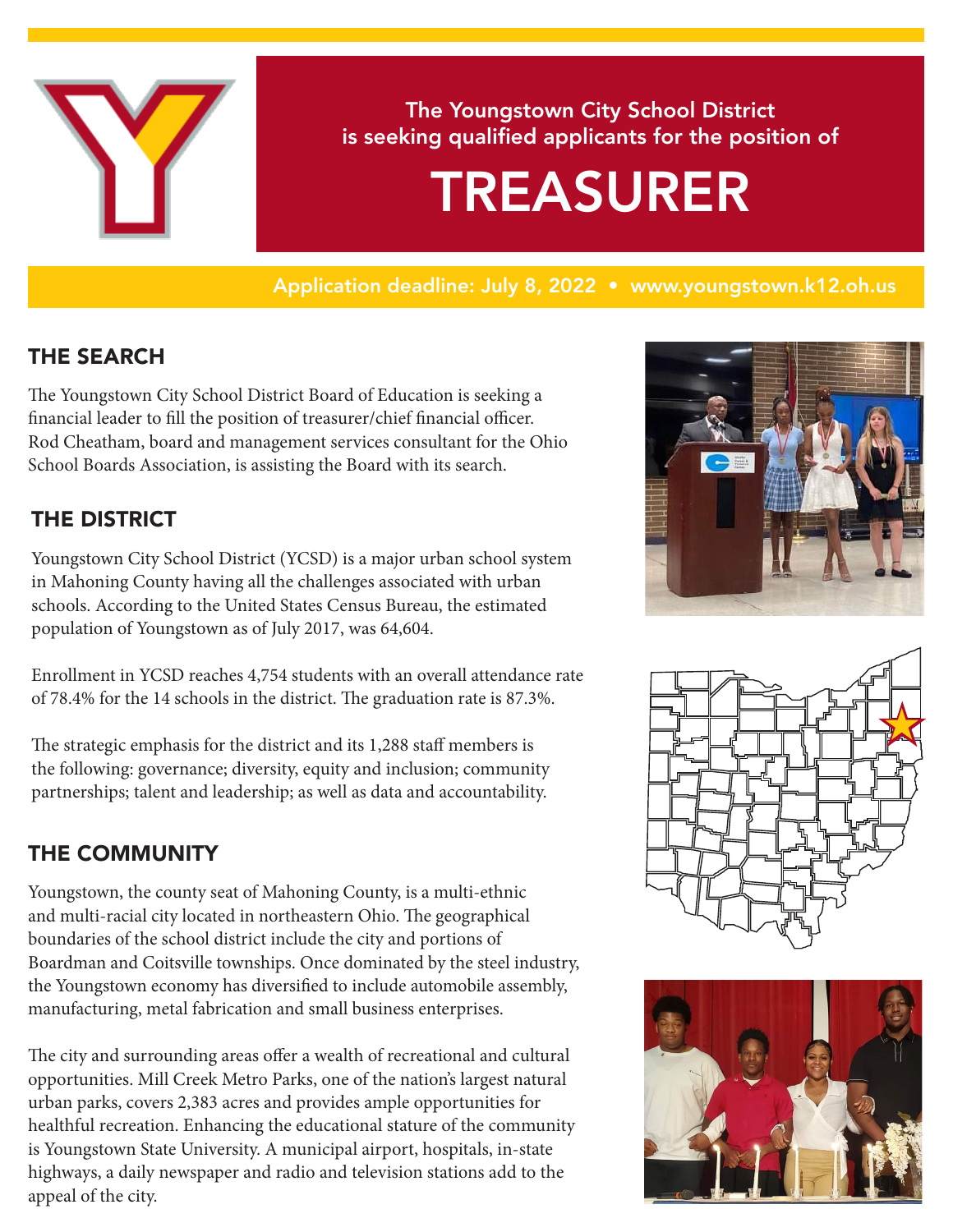

## STUDENTS AND STAFF AT A GLANCE

| Enrollment:                       | 4,754 |  |  |  |
|-----------------------------------|-------|--|--|--|
| <b>Number of Employees:</b>       | 1,288 |  |  |  |
| Certificated:                     | 585   |  |  |  |
| Non-certificated:                 | 605   |  |  |  |
| Administrators:                   | 98    |  |  |  |
| Average teacher salary: \$51,596  |       |  |  |  |
| <b>Bachelor's degree:</b>         | 100%  |  |  |  |
| <b>Bachelor's and master's:</b>   | 39%   |  |  |  |
| Average years of experience:<br>5 |       |  |  |  |

#### BOARD OF EDUCATION

| Tiffany Patterson, pres.           | 2 years |  |  |
|------------------------------------|---------|--|--|
| Juanita Walker, vice pres. 2 years |         |  |  |
| Brenda Kimble                      | 9 years |  |  |
| Tina Cvetkovich                    | 4 years |  |  |
| Jerome Williams                    | 4 years |  |  |
| Kenneth Donaldson, Sr.             | 1 year  |  |  |
| Dawn Turnage                       | 1 year  |  |  |

## SEARCH TIMELINE

#### TERMS OF EMPLOYMENT AND COMPENSATION

The Youngstown City School District Board of Education will offer a multi-year contract and competitive salary and benefits package to the successful candidate.

#### APPLICATION PROCESS

Visit **https://osba.myrevelus.com** to apply.

**Application materials are subject to Ohio's public records laws.**

*Note: Applicants should not make personal contact with board of education members. For information about the search, contact the OSBA search consultant.*

Questions about the online application process may be directed to Gwen Samet, OSBA senior administrative assistant of board and management services, at (614) 540-4000 or gsamet@ohioschoolboards.org.



Ohio School Boards Association • Division of Board and Management Services 8050 N. High St., Suite 100 • Columbus, OH 43235-6481